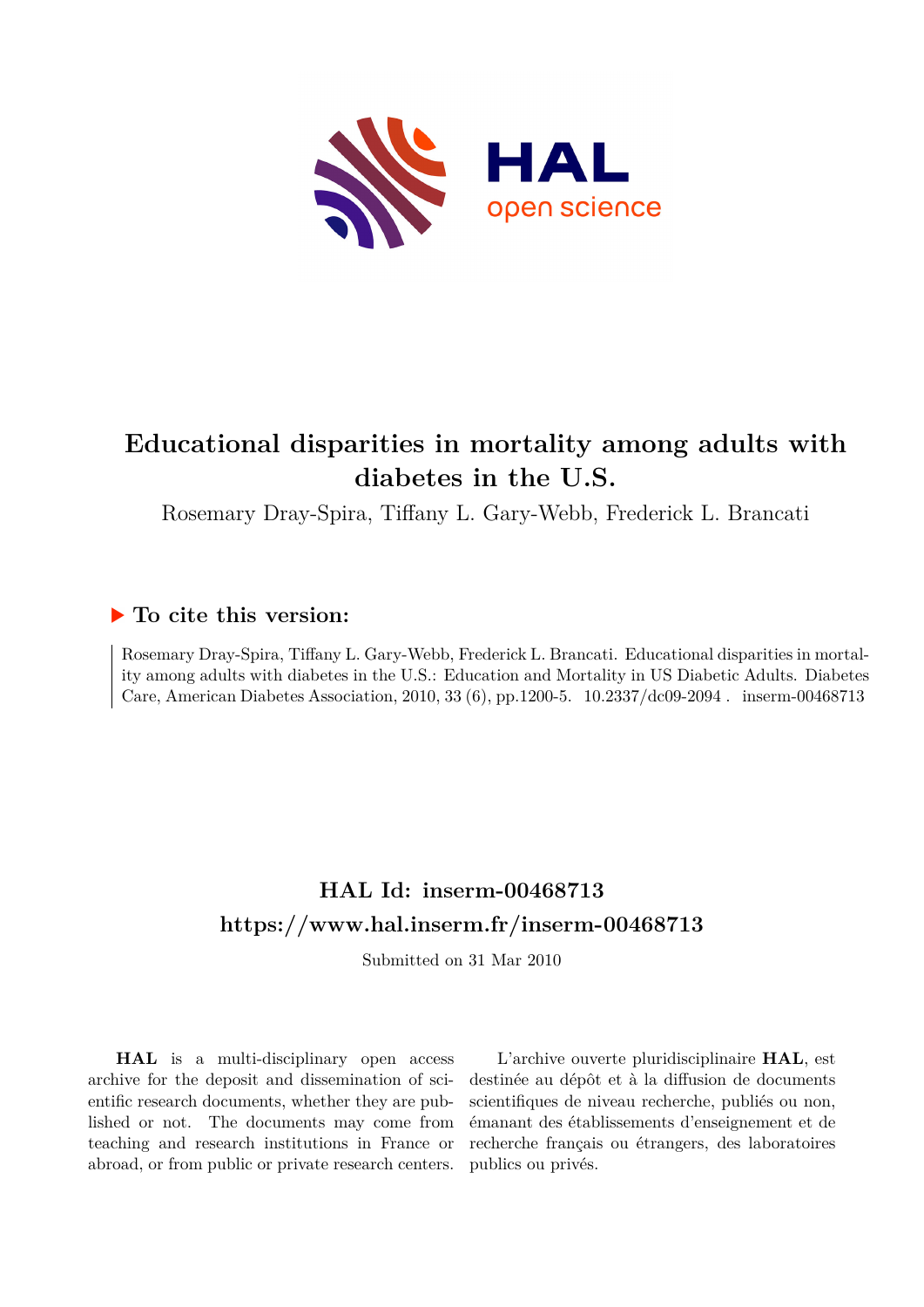### **Educational Disparities in Mortality among Adults with Diabetes in the US**

*Running title:* Education and Mortality in US Diabetic Adults

*Rosemary Dray-Spira, MD, PhD 1,2,3 Tiffany L. Gary-Webb, PhD, MHS <sup>1</sup> Frederick L. Brancati, MD, MHS 1,4*

<sup>1</sup> Department of Epidemiology, Johns Hopkins Bloomberg School of Public Health, Baltimore,

MD, USA

<sup>2</sup> INSERM, UMRS 1018, CESP, Epidemiology of Occupational and Social Determinants of

Health, F-94807, Villejuif, France

<sup>3</sup> University of Versailles Saint-Quentin, UMRS 1018, F-94807, Villejuif, France

<sup>4</sup> Department of Medicine, Johns Hopkins University School of Medicine, Baltimore, MD, USA

*Correspondence and reprint requests:* Rosemary Dray-Spira INSERM U1018-CESP, Equipe Determinants Professionnels et Sociaux de la Sante Hôpital Paul Brousse, 16 Av. Paul Vaillant-Couturier 94807 Villejuif Cedex France Tel: +33 (0)1 77 74 74 39 / Fax: +33 (0)1 77 74 74 03 E-mail: Rosemary.Dray-Spira@inserm.fr

Abstract: 240 words

Text: 2753 words, 2 Tables and 2 Figures

21 References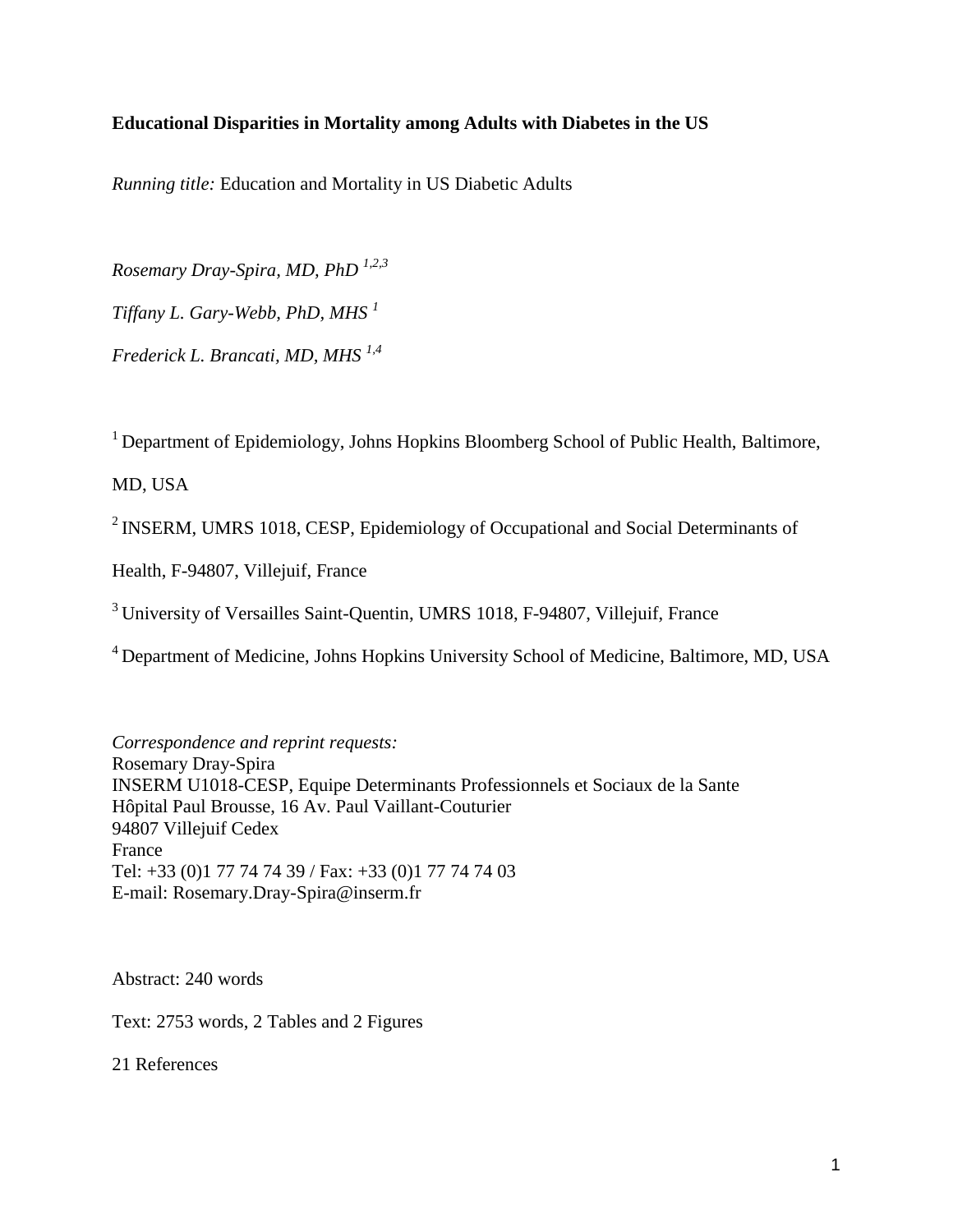#### Abstract

*Objective:* To measure relative and absolute educational disparities in mortality among US adults with diabetes and to compare their magnitude to disparities observed within the nondiabetic population.

*Research Design and Methods:* 85 867 individuals (5007 with diabetes) aged 35-84 years who participated in the National Health Interview Survey from 1986 to 1996 were followed for mortality through December 31, 2002. Relative and absolute educational disparities in all-cause, CVD and non-CVD mortality were measured.

*Results:* In relative terms, the risk of all-cause mortality was 28% higher in diabetic adults with the lowest versus the highest position on the educational scale (Relative Index of Inequality, RII 1.28 [1.08-1.53]). This inverse relationship reflected marked disparities in CVD mortality and was found in all age, gender and race/ethnicity groups except Hispanics. Although substantial, this relative educational gradient in mortality among adults with diabetes was smaller than in the non-diabetic population. In absolute terms, diabetic adults with the lowest position on the educational scale suffered 503 excess deaths per 10 000 person-years of follow-up as compared to those with the highest position. These absolute disparities were stronger than in the nondiabetic population. The results were even more striking for CVD mortality.

*Conclusions:* The risk of mortality differs substantially according to educational level among persons with diabetes in the US. Although relative educational disparities in mortality are weaker in adults with versus without diabetes, their absolute impact is greater and translates into a major mortality burden.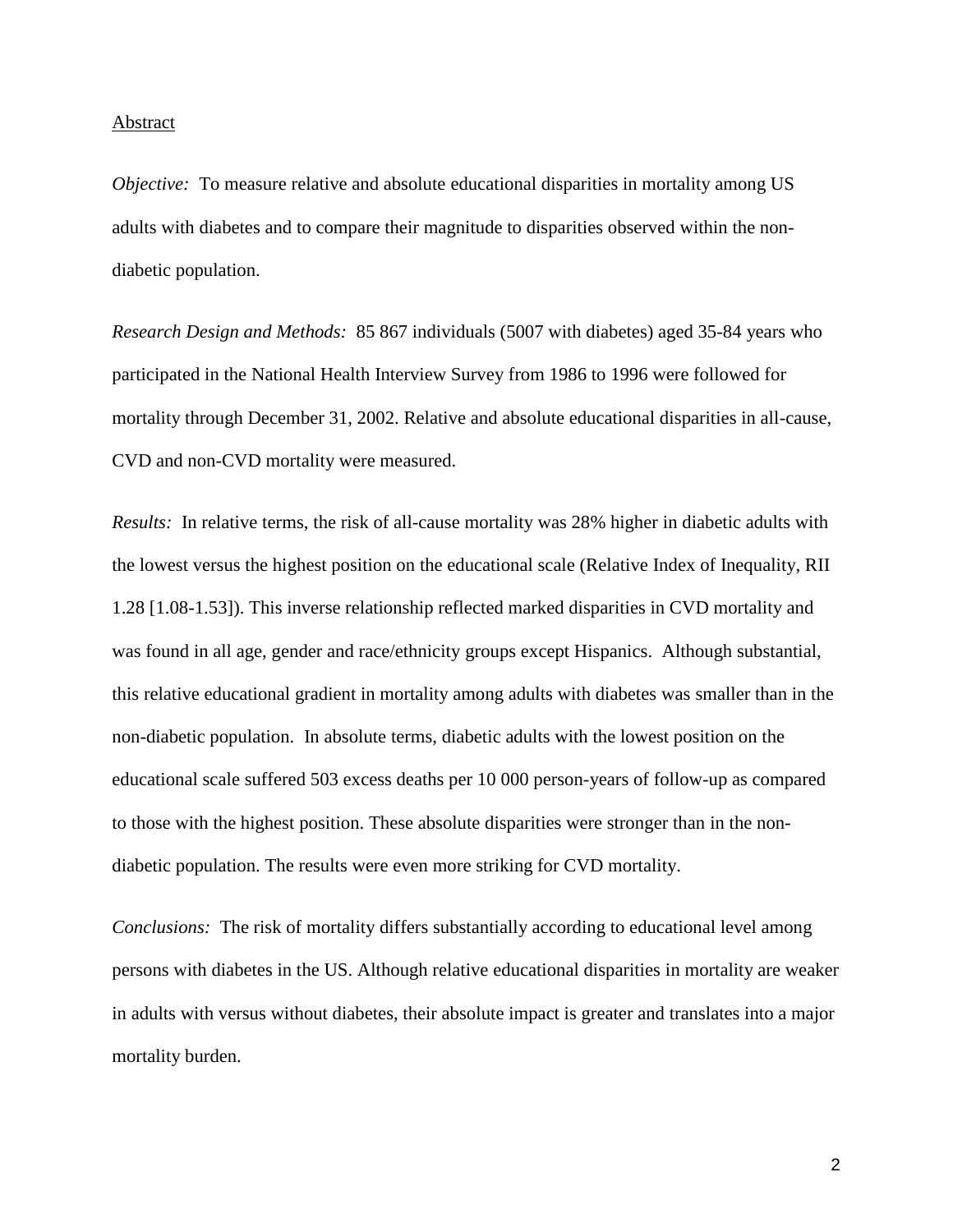In the US, over 20 million adults have diabetes mellitus and the prevalence is expected to rise substantially in the coming decades (1, 2). Diabetic complications impose an enormous burden on public health, and persons with diabetes have an age-adjusted mortality rate approximately twice as high as those without (3).

The public health burden of diabetes is unevenly distributed across socioeconomic strata. First, diabetes is more common in ethnic minorities and persons of low education and income level (4, 5). Second, in people with diabetes, socioeconomic position (SEP) may influence major determinants of health such as access to care, quality of care, and health behaviors (6). Correspondingly, SEP may have a profound impact on the morbidity and mortality associated with diabetes. In Europe, socioeconomic health disparities have been reported among persons with diabetes in various settings (5, 6); though, two large record linkage studies (7, 8) found that the magnitude of socioeconomic differentials in survival was weaker in persons with diabetes than in the general population, a result that has remained largely unexplained. In the US, only few studies have focused on SEP-related disparities among persons with diabetes, and then only in selected subpopulations (9-12), making it difficult to determine the impact of such disparities at the population level and their public health importance.

To fully monitor health disparities, the general consensus is that both relative and absolute measures are required (13, 14). The objective of this study was to quantify relative and absolute educational disparities in mortality within the US diabetic population according to cause of death and across age, gender and race/ethnicity strata; and to compare the magnitude of these disparities to those found in the non-diabetic population.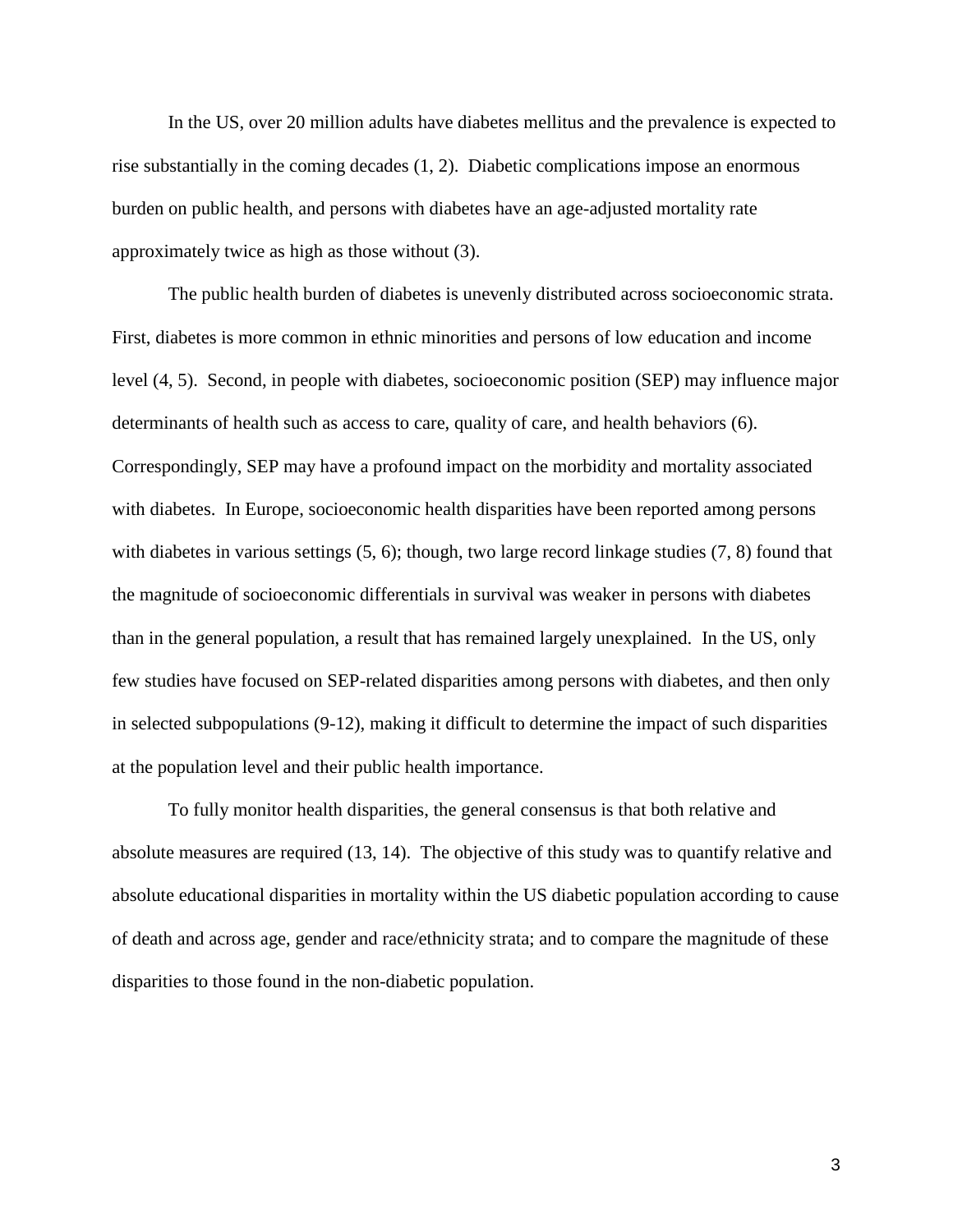#### Research Design and Methods

#### *Study design and population*

We used data collected in the National Health Interview Survey (NHIS) from 1986 to 1996 and linked to the National Death Index (NDI) for mortality through December 31, 2002. The NHIS is a continuous, annual, household survey conducted by the National Center for Health Statistics. The survey uses a stratified cluster probability sampling design to collect information from a representative sample of the civilian, noninstitutionalized US population. A complete description of NHIS procedures is available elsewhere (15). The NHIS sample is divided into six representative subsamples. Each subsample is administered one of six checklists of chronic conditions and respondents are asked to indicate the presence or absence of each condition specified on the particular list assigned to them. The present analyses were restricted to the subsample asked about the presence of diabetes. The NHIS and NDI are linked using a probabilistic matching algorithm to determine the vital status of all NHIS participants aged 18 years or older. It is estimated that the matching methods correctly identify over 99% of all living NHIS respondents and 96% of those who died, with no substantial difference according to age, gender, race/ethnicity or socioeconomic status (16).

#### *Variables of interest*

For each participant who died by December 31, 2002, available data included information on the quarter and year of death and on the underlying causes of death classified according to the International Classification of Diseases, Tenth revision. Cardiovascular disease (CVD) causes of death were those coded as I00 to I78.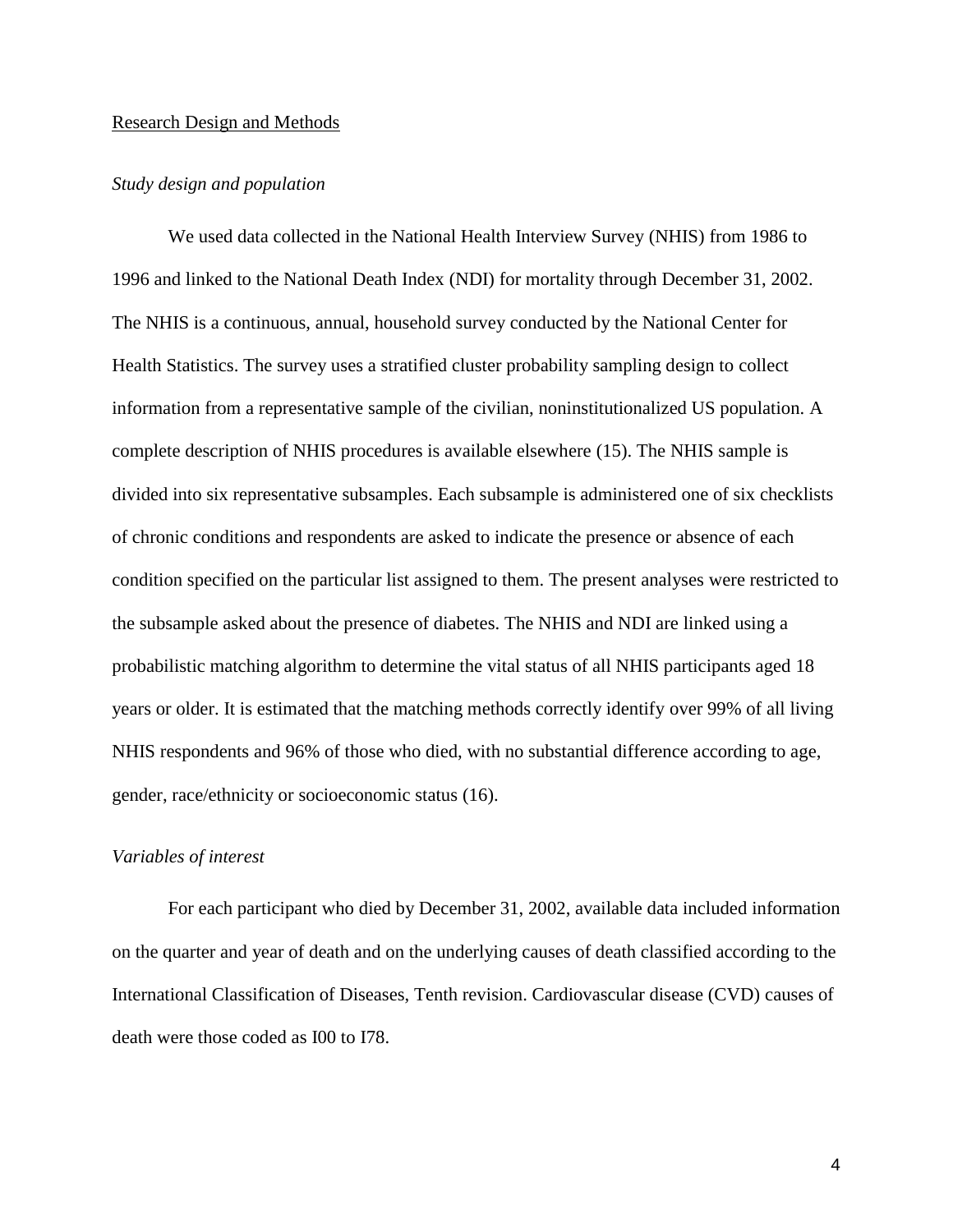Educational attainment was used as the main indicator of SEP because unlike income and occupation, education is unlikely to be affected by poor health in adulthood. Detailed information on the highest level of school completed was collected and the variable was categorized as: "Less than high school (HS) degree" (HS not completed); "HS degree" (HS diploma or general equivalency diploma); and "More than HS degree" (some college, vocational or technical school, associate's degree bachelor's, master's, or professional degree). Race/ethnicity was self-reported.

Participants with diabetes were those who reported themselves or whose proxy reported they had diabetes in the past 12 months.

#### *Statistical Analysis*

Analyses were restricted to participants aged 35-84 years. Participants were considered at risk for death during the period between the time of NHIS interview and either the quarter of their death, the quarter of their  $85<sup>th</sup>$  birthday or the fourth quarter of 2002, whichever occurred first.

Direct standardization was used to estimate age- and sex-standardized mortality rates overall and according to educational level among persons with and without diabetes, using the whole population (regardless of diabetes) as the standard.

Educational disparities in mortality were measured using multivariate Cox regression models controlling for time-updated age, sex, race/ethnicity and survey year. Terms of interaction between education and diabetes status were included in the models to measure differences in the magnitude of educational disparities between persons with and without diabetes.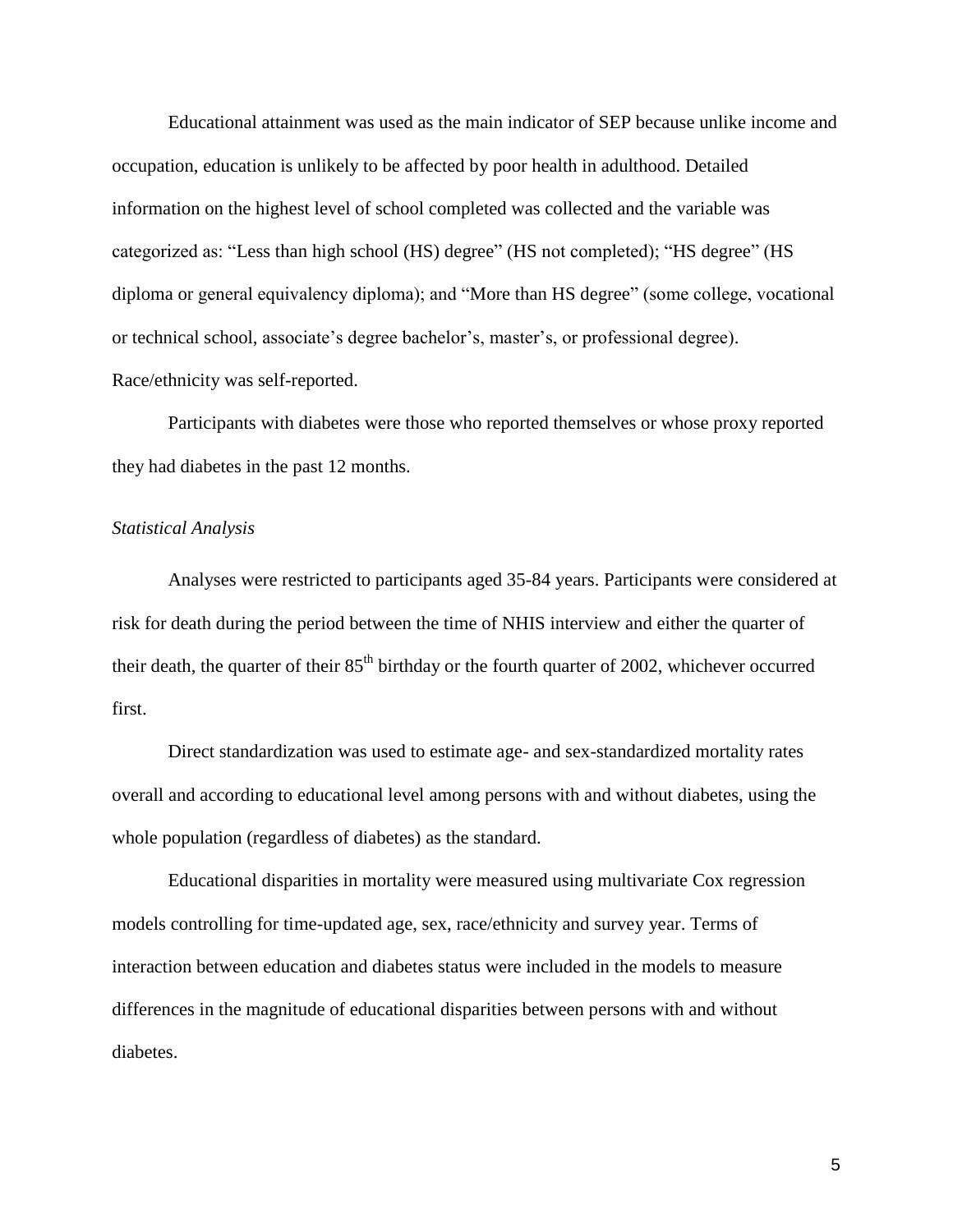Two indicators were used to estimate relative educational disparities in mortality. First, hazard ratios (HR) associated with educational level were computed, using the highest level of education as reference. Whereas HR are easy to interpret, comparisons of HR across various groups of the population are complicated by different distributions of educational level across these subgroups. Indeed, the advantages conferred by, e.g., holding a high school degree probably differ across age, gender or race/ethnicity strata. The use of the Relative Index of Inequality (RII) as a measure of educational inequalities overcomes this problem by providing a continuous measure of inequalities that accounts simultaneously for the size and relative position of educational groups (13). It does so by using a specific measure of individuals' relative educational position, i.e. the mean proportion of the overall population that has an educational level higher than his/her own. For example, each individual in the lowest educational group is assigned a value corresponding to the proportion of the population with middle or high education, plus half of the proportion of the population with low education. This is therefore a continuous measure, taking the value 0 for someone at the top of the educational scale and 1 for a person at the bottom.

The RII, obtained by regressing mortality on this new indicator, is the predicted ratio of mortality rates at the two extremes of the educational scale. We calculated the RII overall (using individuals educational position relative to the whole population as indicator of education) and separately across age, gender and race/ethnicity strata (using individuals educational position relative to the population within their strata as indicator of education).

Absolute educational disparities in mortality were estimated by the Slope Index of Inequality (SII), corresponding to the slope coefficient obtained by regressing mortality on the indicator of relative educational position defined above. The SII is the predicted difference in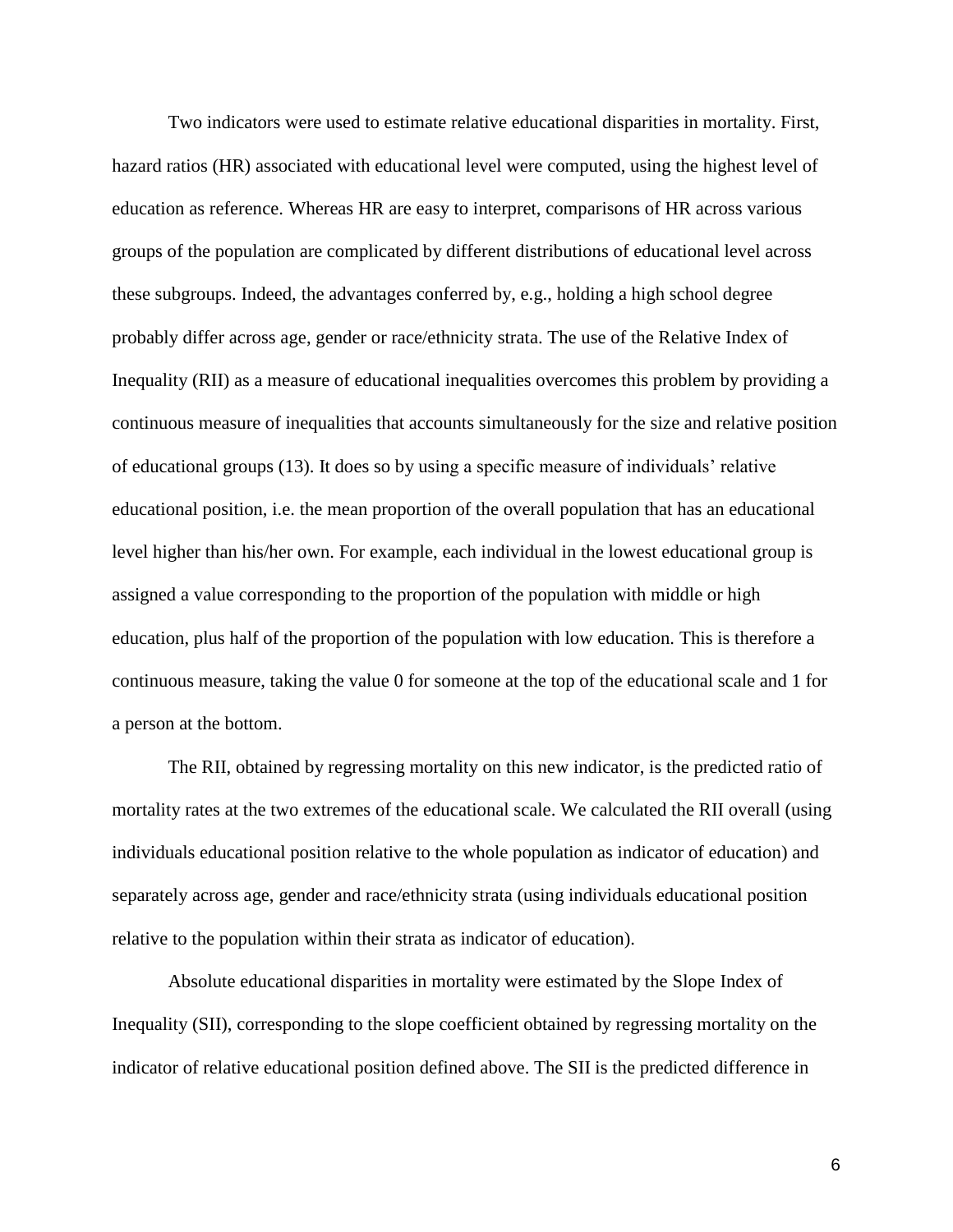mortality rates between the two extremes of the educational scale. Confidence intervals of RII and SII were estimated using a bootstrap procedure.

We accounted for the complex sampling design and data weighting of NHIS in estimating standardized mortality rates, but not in estimating associations between education and mortality. All statistical analyses were performed using Stata/SE 10.0<sup>®</sup> (Stata Corporation, College Station, TX).

#### **Results**

#### *Characteristics of the study population*

We identified 86,817 adults aged 35 to 84 years at the time of NHIS interview, who had been asked about the presence of diabetes and for whom NDI-linked data were available. Of these, we excluded 863 with missing data on educational attainment and 87 who died within the quarter following interview, yielding a final sample of 85,867 individuals. The median follow up time was 10.5 years (range: 1 quarter to 16.8 years). At baseline, 5,007 (5.6%) participants reported having diabetes; they accounted for 43,295 person-years of follow-up. The 80,860 nondiabetic participants accounted for 851,223 person-years of follow-up.

Regardless of diabetes status, participants who did not complete high school (HS) and HS graduates were older and more likely to be women than those with more than a HS degree. Participants with less than a HS degree were also more likely to be non-Hispanic Blacks or Hispanics (Table 1).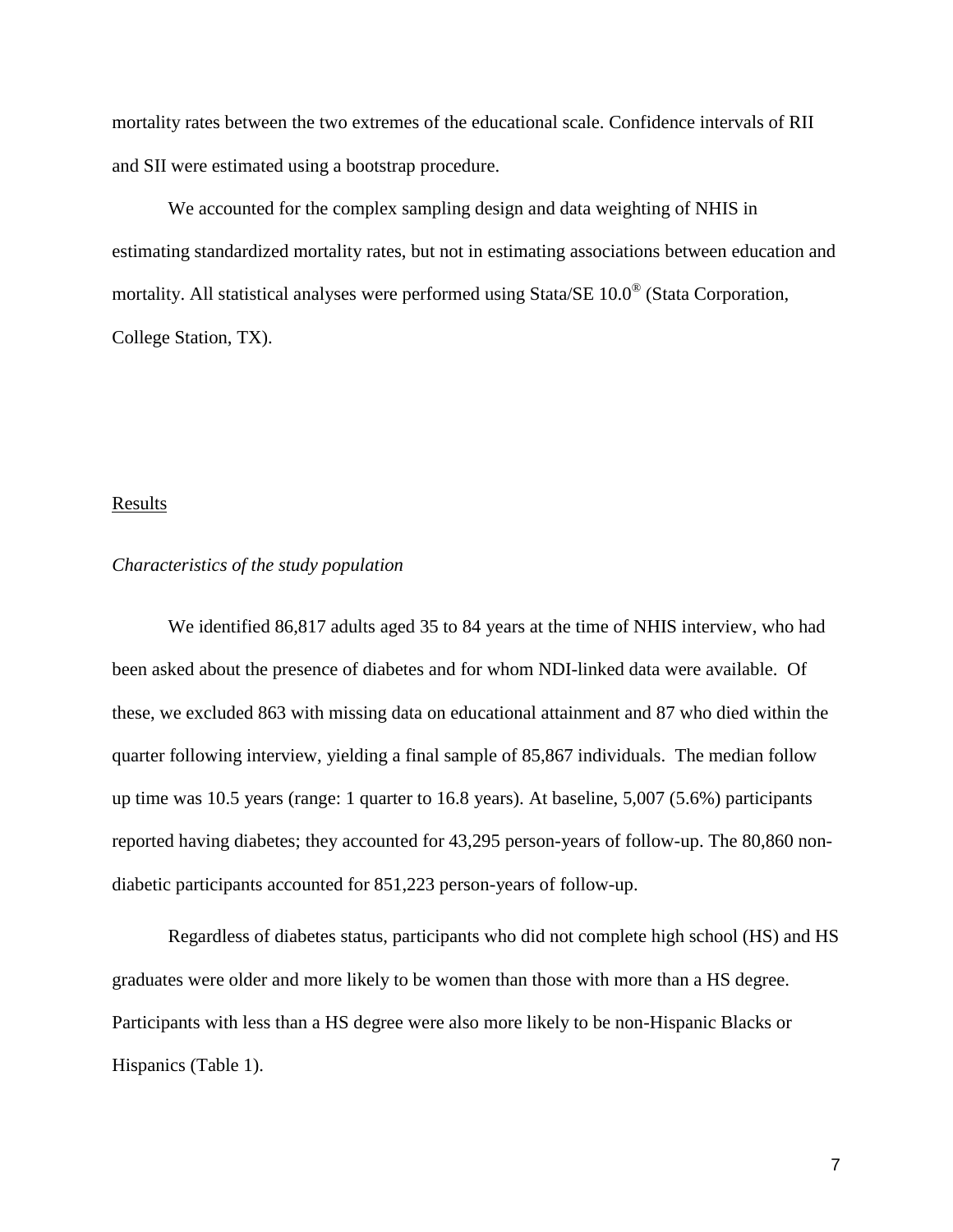#### *Mortality*

Of the 15,351 participants who died, 2188 (14.0%) had diabetes at baseline. CVD accounted for 46.6% of the causes of death among participants with diabetes versus 40.2% among those without. Major non-CVD causes of death were cancers (17.6% of deaths), diabetes (14.7%) and respiratory conditions (5.9%) among participants with diabetes, and cancers (29.7%) and respiratory conditions (10.1%) among those without.

All-cause, CVD and non-CVD mortality rates were 340.0, 150.7 and 189.3 per 10,000 person-years, respectively, in adults with diabetes versus 136.9, 52.1 and 84.8 per 10,000 personyears, respectively, in those without. As shown in Figure 1, all-cause, CVD and non-CVD mortality rates were inversely associated with educational level both in adults with and without diabetes.

#### *Relative educational disparities in mortality*

As shown in Table 2, the inverse relationship between education and mortality risk was statistically significant among adults with diabetes even after accounting for age, sex, race/ethnicity and survey year. Overall, the risk of all-cause mortality was 28% higher in diabetic adults with the lowest vs. the highest position on the educational scale, as measured by the RII. This inverse relationship between education and mortality risk in adults with diabetes reflected marked educational differences in the risk of CVD mortality. Conversely, the risk of non-CVD mortality did not differ significantly across education strata in adults with diabetes.

Evidence for the existence of an inverse educational gradient in all-cause and CVD mortality risk was found both in diabetic adults aged 35-64 years and in their older counterparts, in diabetic men and women, and in white and black diabetic adults (Figure 2). However, such a gradient was not found among Hispanic adults with diabetes.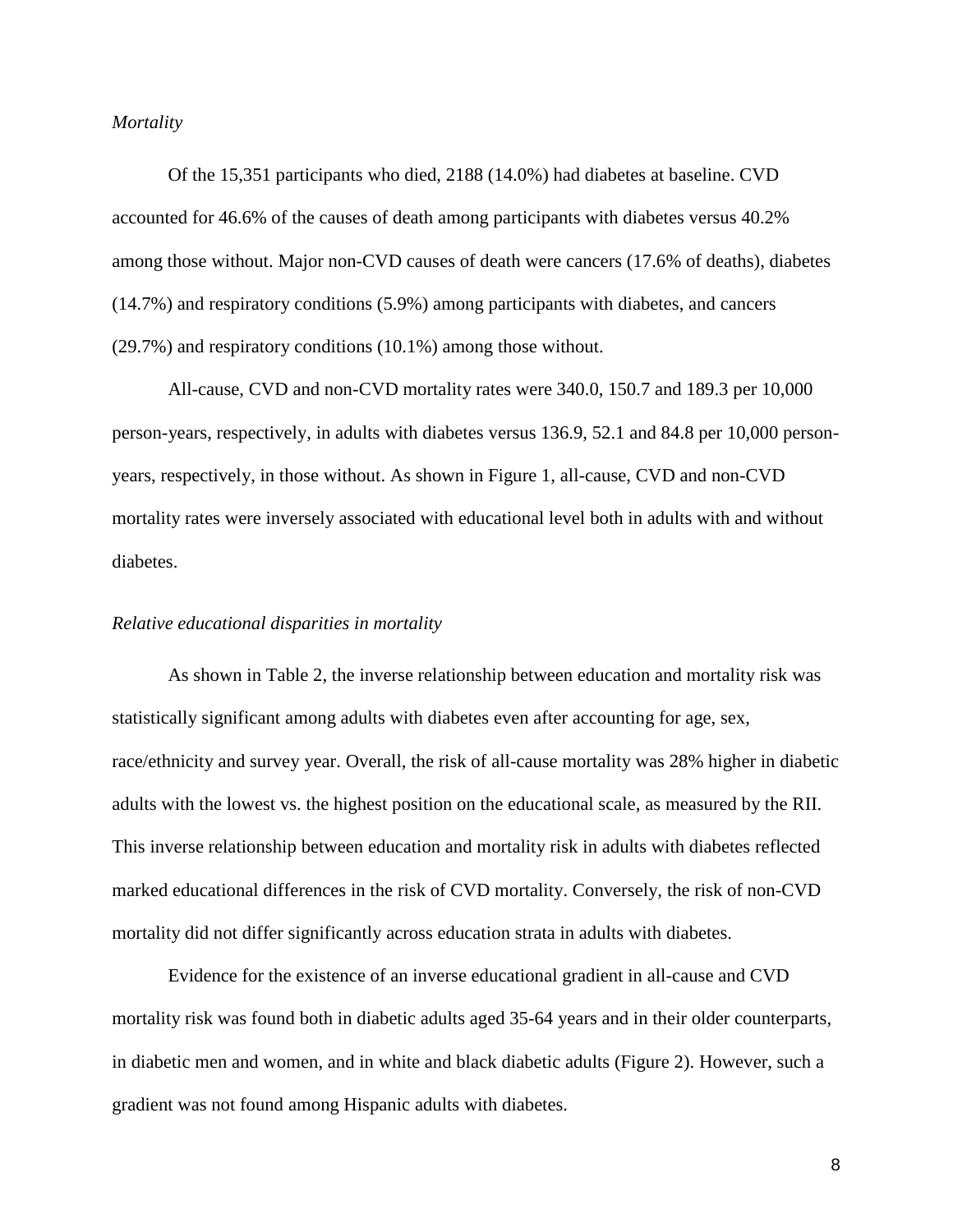The magnitude of educational disparities in all-cause, CVD and non CVD mortality was significantly lower in adults with diabetes as compared to their non-diabetic counterparts (Table 2).

#### *Absolute educational disparities in mortality*

As shown in Table 2, the difference in the estimated risk of all-cause mortality between diabetic adults with the lowest versus the highest position on the educational scale, as measured by the SII, was 503.0 deaths per 10,000 person-years. This difference was largely driven by educational disparities in CVD mortality, accounting for 401 excess deaths per 10,000 personyears of follow-up. These absolute educational disparities in all-cause and CVD mortality were greater in adults with diabetes than in their non-diabetic counterparts. In contrast, absolute educational disparities in non-CVD mortality did not differ in magnitude according to diabetes status.

#### **Conclusions**

Our results suggest that differences in educational position produce substantial disparities in mortality risk in US adults with diagnosed diabetes regardless of age, gender and race/ethnicity. In relative terms, these disparities are weaker than in non-diabetic adults. However, in absolute terms, adults with diabetes suffer the greatest mortality burden from low educational position, with a difference of over 500 deaths per 10,000 person-years of follow-up between the two extremes of the educational scale. These disparities are mainly driven by CVD mortality, a cause of death for which many effective preventive measures are available.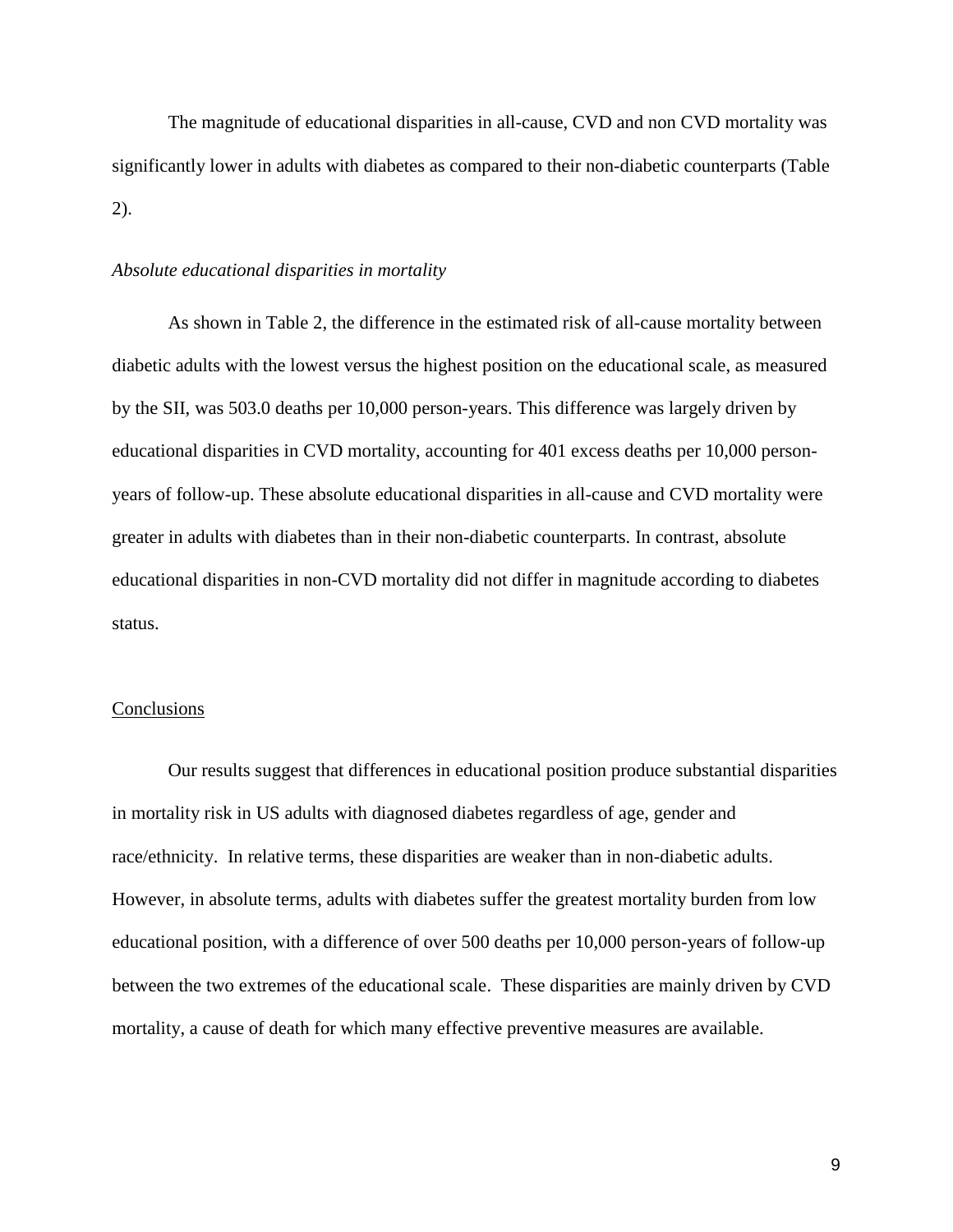Strengths of this study which lend weight to these conclusions include a nationally representative cohort large enough to afford multiple stratified multivariate analyses and longterm follow-up that is nearly 100% complete.

The main limitation of our study is reliance on self-report of diabetes. The accuracy of diabetes self-report has been reported to be high overall, though to improve with educational level (17). Moreover, approximately one third of US adults with diabetes are estimated to be undiagnosed (18), a rate possibly higher among persons with low education (19). This suggests that self-reported cases of diabetes may under-represent the milder cases, i.e. those either undiagnosed or diagnosed but under-reported, especially among persons with a low education. Consequently, educational health disparities measured within adults with diagnosed diabetes may be more marked than those occurring in the whole population of persons with diabetes.

Additionally, although educational health disparities may differ according to diabetes type (7), NHIS does not attempt to distinguish between type 1 and type 2 diabetes. However, since type 2 diabetes accounts for the large majority (90-95%) of cases in the US, our results mostly pertain to type 2 diabetes (1).

Mortality rates provided in the study were estimated accounting for sampling weights, thus they are representative of the US population. However, we could not account for data weighting in estimating associations between education and mortality because we were unable to calculate correct sampling weight for bootstrap analyses and thus to provide an accurate estimate of RII and SII variances. Complementary analyses show that regardless of diabetes status, point estimates of HR and RII do no substantially differ whether calculations are based on weighted or unweighted data. Though, SII estimate in adults with diabetes appears greater using weighted rather than unweighted data (600.3 vs. 503.0 deaths per 10,000 person-years for all-cause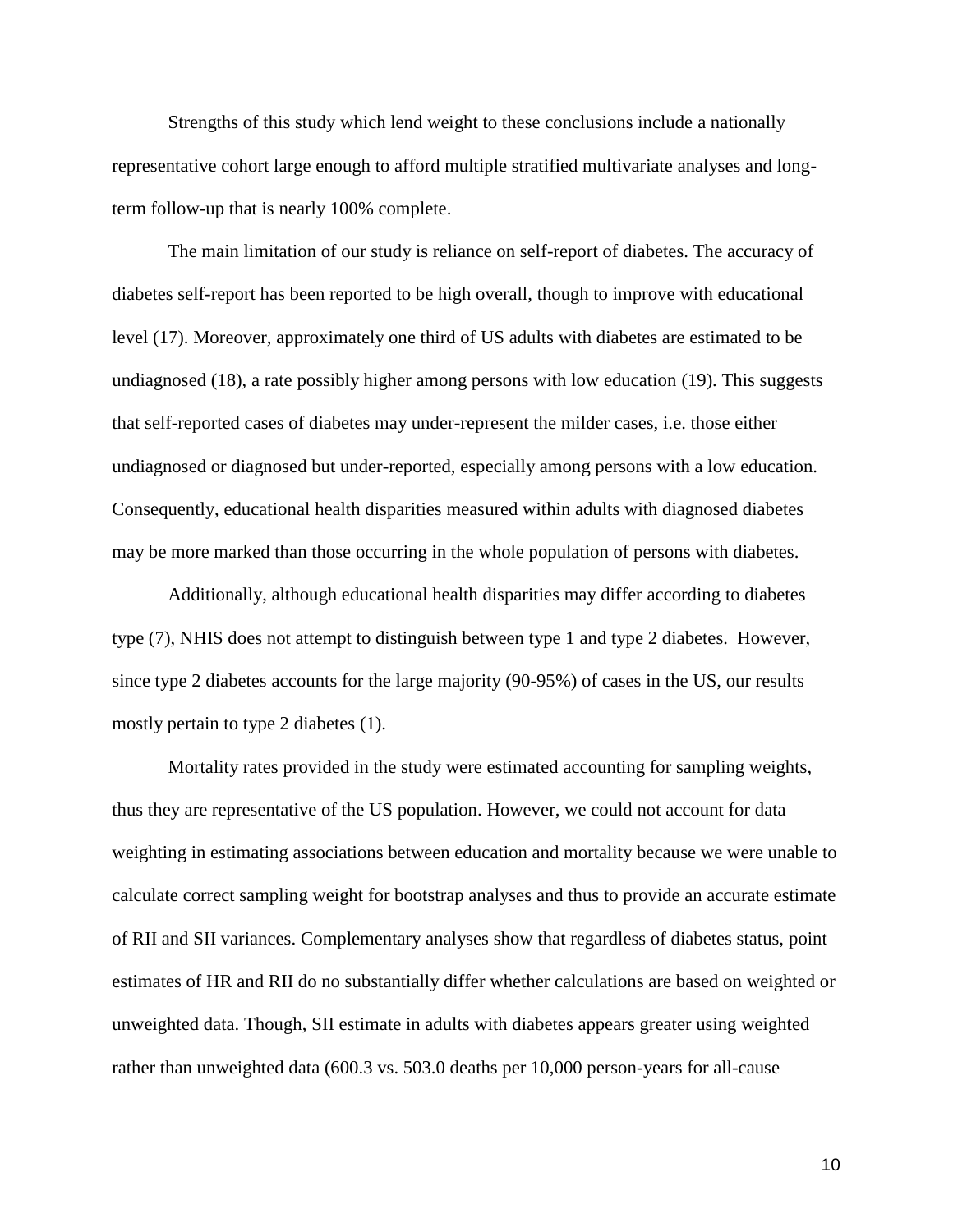mortality), suggesting that absolute educational disparities in mortality among US adults with diabetes may be underestimated in our study.

By showing that the risk of mortality differs according to educational attainment, both in relative and in absolute terms, our results provide strong evidence for the existence of educational disparities in mortality in US adults with diagnosed diabetes. Thereby, the present study suggests that socioeconomic disparities in health previously reported among persons with diabetes in Europe (5, 6) occur in the US context as well. Underlying pathways may involve a large range of factors including patient factors (e.g., health behaviors, material conditions or psychosocial factors) as well as characteristics of the providers, the community and the health care system (6). Given the major burden of diabetes in the US across the various socioeconomic strata of the population, such disparities may have a major public health impact at the national level.

In relative terms, our findings indicate that educational disparities in mortality among US adults with diabetes are mainly driven by differences in the risk of death from CVD causes. Including deaths with diabetes as underlying cause in the definition of CVD deaths did not change this finding (data available on request). In addition, such disparities among adults with diabetes are substantial in all age, gender and race/ethnicity strata except Hispanic adults. The absence of educational health disparities among Hispanics has been reported among the general population as well (20), suggesting that its underlying mechanisms are likely to be independent of diabetes status.

Although they are substantial, educational disparities in mortality in adults with diabetes appear to be smaller as compared to disparities in non-diabetic adults. Such difference has also been reported in Italy (7) and in Finland (8), two countries with equitable access to health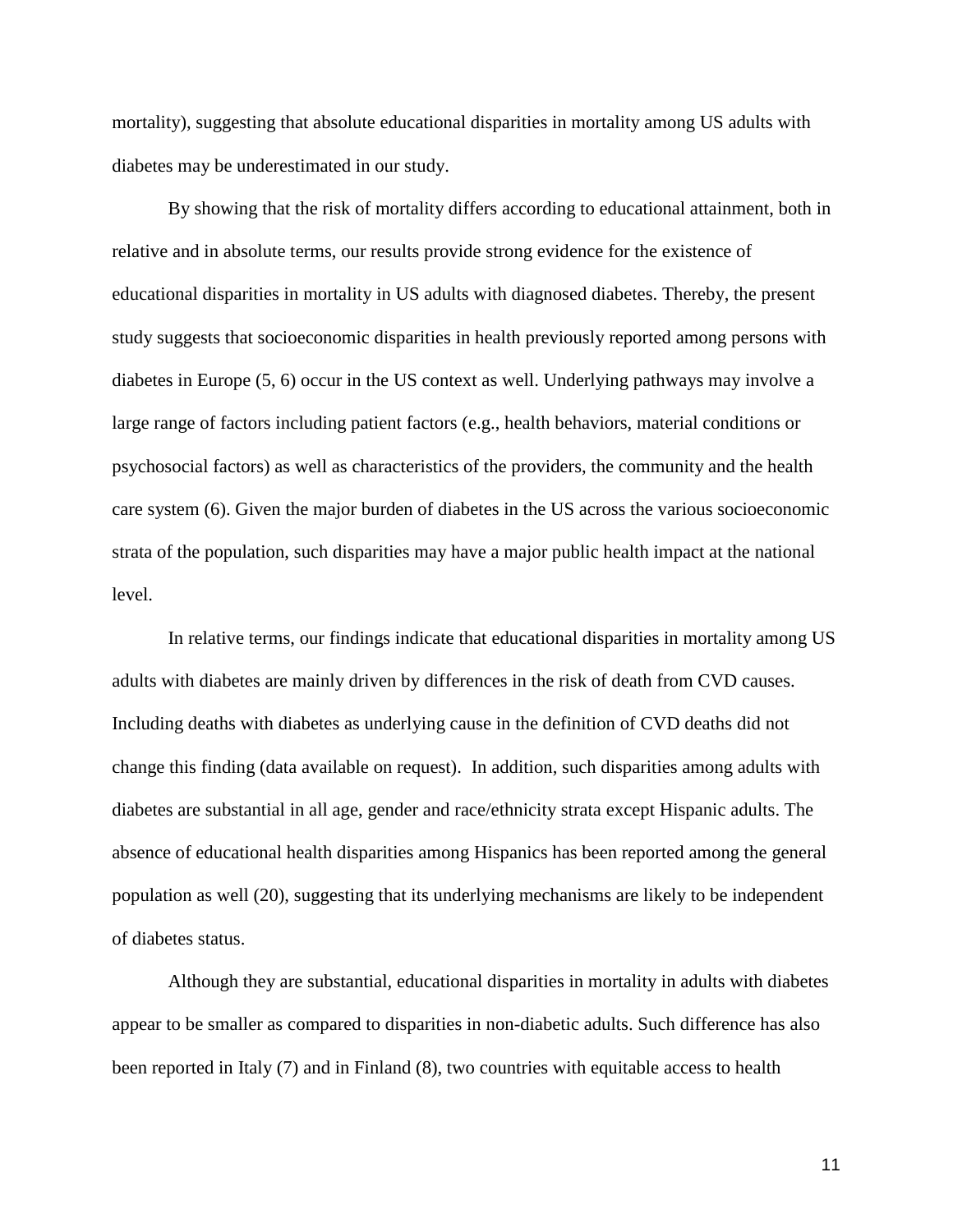services. One possible explanation is that diabetes management levels off disparities in health care and health behaviors across the various educational groups. Our findings suggest that such a salutary role of diabetes management may occur as well in the context of the US health care system - a hypothesis supported by a recent study showing that, concurrently with major improvement in diabetes management over the past decade, there has been limited widening of educational health disparities in the US diabetic population (21). Whether this arises from the specificities of diabetes management itself or from its beneficial consequences in terms of enhancing health care access and use deserves further studies.

We found that in diabetic adults absolute disparities in mortality are strong --specifically from CVD-related causes-- and, in contrast to relative disparities, greater than in the non-diabetic population. Indeed, we found that diabetic adults who hold the lowest position on the educational scale suffer 503 excess deaths per 10,000 person-years of follow-up as compared to those with the highest position, a gap 73% higher than in the non-diabetic population. The results were even more striking for CVD mortality, with a gap 319% higher in the diabetic versus the non-diabetic population. The contrasted results we obtained using either relative or absolute measures of disparities stem from the fact that the burden of CVD mortality is dramatically higher in adults with versus without diabetes. This finding highlights the relevance of using both relative and absolute measures of inequalities in order to adequately assess health disparities, and suggests that educational health disparities among adults with diabetes have a major public health impact.

In summary, we have shown that the risk of mortality differs substantially according to educational level among persons with diabetes in the US. Although relative educational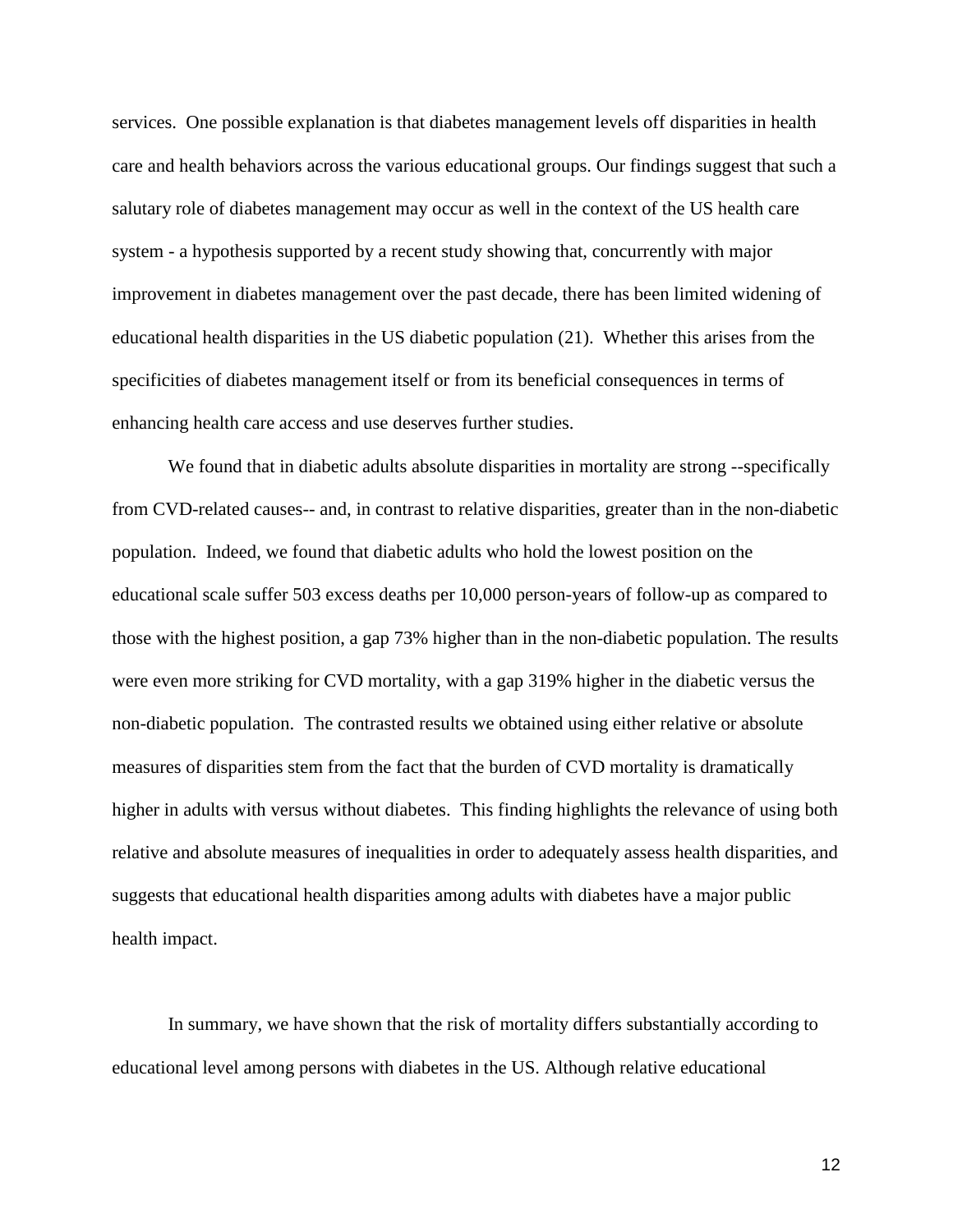disparities in mortality are less marked in adults with diabetes than in those without, their absolute impact is greater and translates into a major mortality burden. Considering the major burden of diabetes in the US, especially among the most deprived categories of the population, this suggests that reducing social health inequalities among persons with diabetes is likely to have a major public health impact. Future research should determine pathways underlying these educational disparities with an eye towards developing strategies to eliminate them.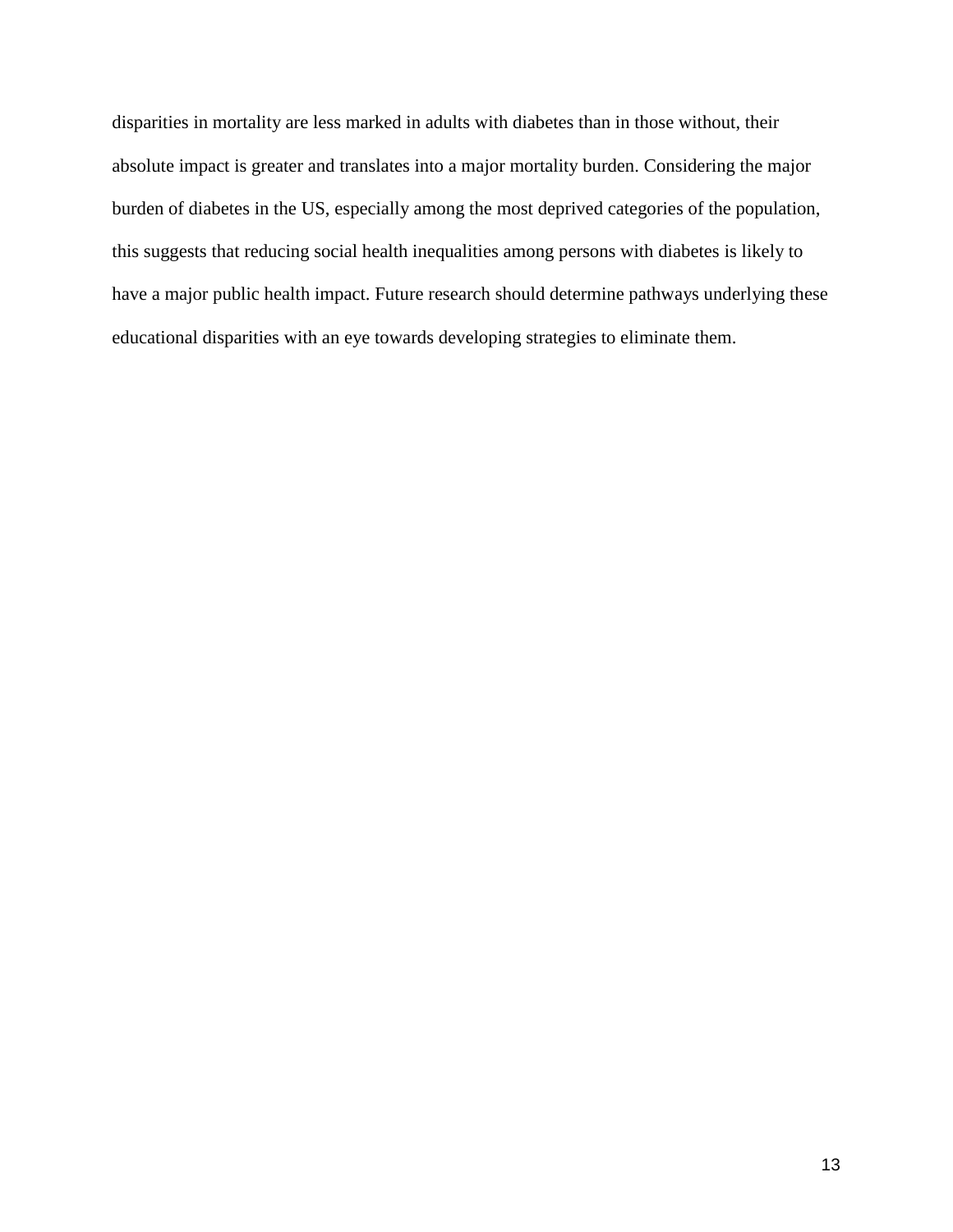### **Acknowledgments**

All data used in this study were collected by the National Center for Health Statistics (NCHS), Centers for Disease Control and Prevention.

Dr. Brancati is supported by the NIDDK Diabetes Research and Training Center (P60 DK079637).

The authors have no conflict of interest to disclose.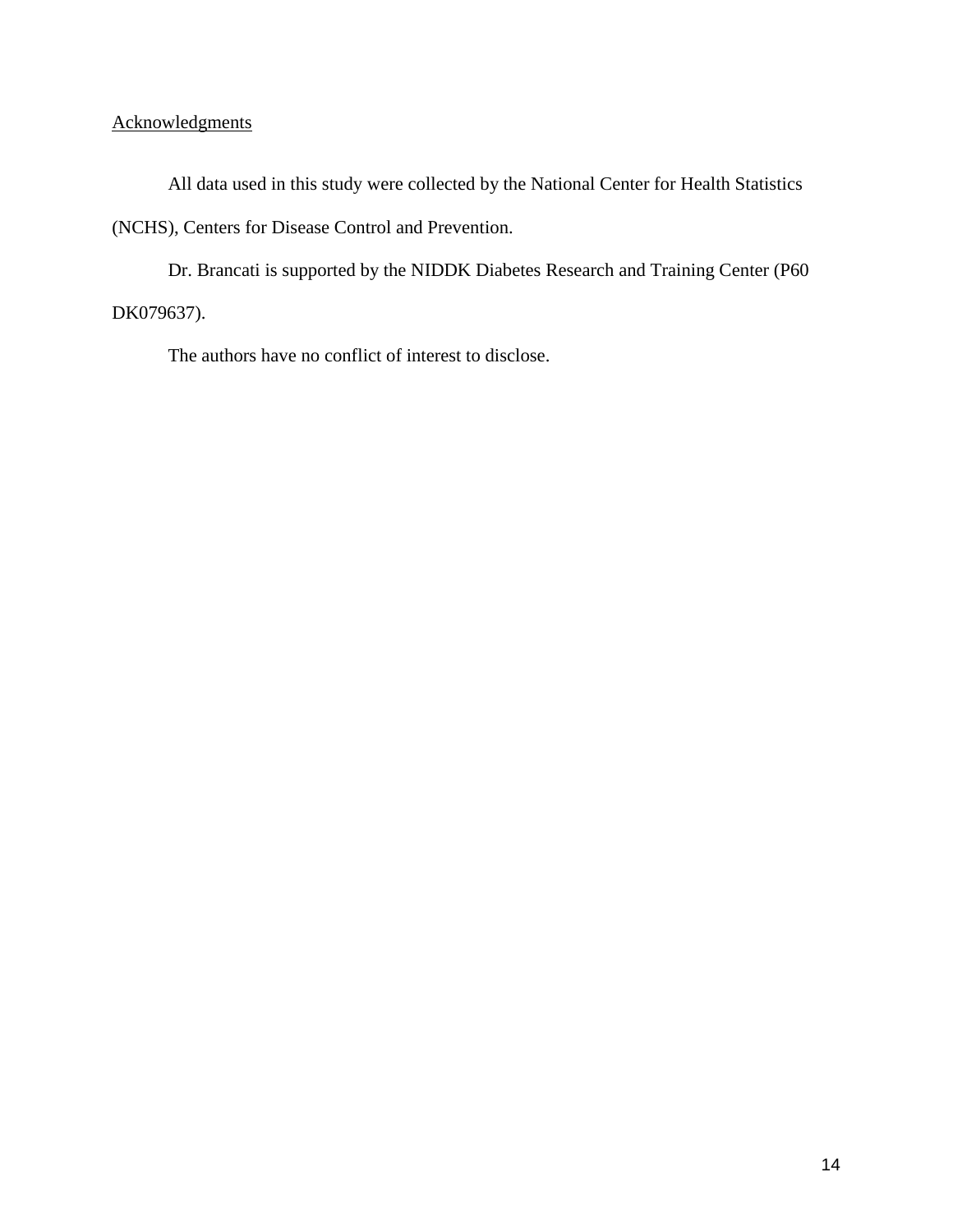#### References

- 1. Engelgau MM, Geiss LS, Saaddine JB, Boyle JP, Benjamin SM, Gregg EW, Tierney EF, Rios-Burrows N, Mokdad AH, Ford ES, Imperatore G, Narayan KM. The evolving diabetes burden in the United States. Ann Intern Med 2004;140(11):945-50.
- 2. Wild S, Roglic G, Green A, Sicree R, King H. Global prevalence of diabetes: estimates for the year 2000 and projections for 2030. Diabetes Care 2004;27(5):1047-53.
- 3. International Diabetes Federation. Diabetes Atlas. 3nd ed; 2006.
- 4. Cowie C, Eberhardt M. Sociodemographic characteristics of persons with diabetes. In: Harris M, Cowie C, Stern M, et al, editors. Diabetes in America. 2nd ed. Bethesda, MD: National Institute of Health; 1995. p. 85-116.
- 5. Espelt A, Borrell C, Roskam AJ, Rodriguez-Sanz M, Stirbu I, Dalmau-Bueno A, Regidor E, Bopp M, Martikainen P, Leinsalu M, Artnik B, Rychtarikova J, Kalediene R, Dzurova D, Mackenbach J, Kunst AE. Socioeconomic inequalities in diabetes mellitus across Europe at the beginning of the 21st century. Diabetologia 2008;51(11):1971-9.
- 6. Brown AF, Ettner SL, Piette J, Weinberger M, Gregg E, Shapiro MF, Karter AJ, Safford M, Waitzfelder B, Prata PA, Beckles GL. Socioeconomic position and health among persons with diabetes mellitus: a conceptual framework and review of the literature. Epidemiol Rev 2004;26:63-77.
- 7. Gnavi R, Petrelli A, Demaria M, Spadea T, Carta Q, Costa G. Mortality and educational level among diabetic and non-diabetic population in the Turin Longitudinal Study: a 9-year follow-up. Int J Epidemiol 2004;33(4):864-71.
- 8. Koskinen SV, Martelin TP, Valkonen T. Socioeconomic differences in mortality among diabetic people in Finland: five year follow up. BMJ 1996;313(7063):975-978.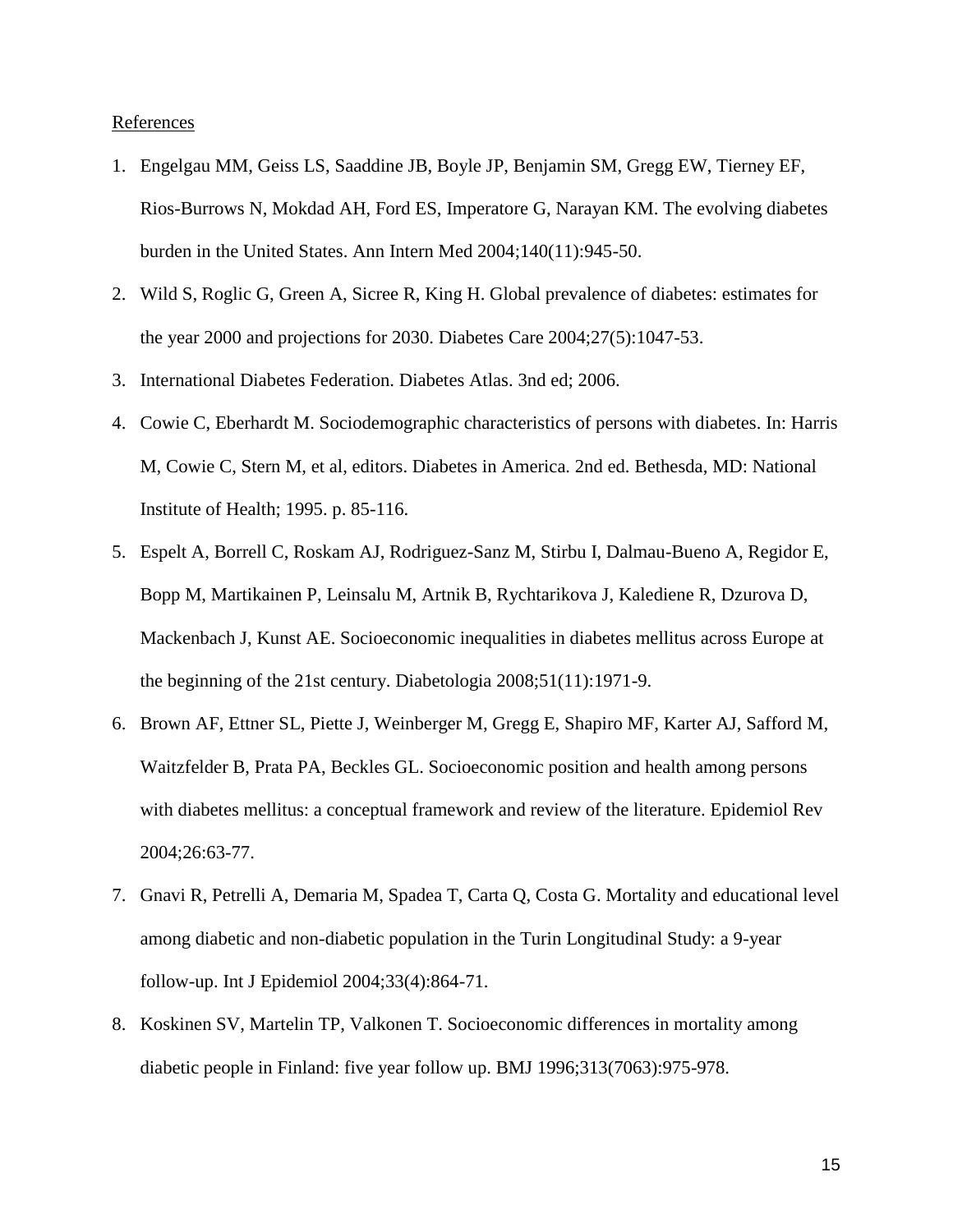- 9. Haffner SM, Hazuda HP, Stern MP, Patterson JK, Van Heuven WA, Fong D. Effects of socioeconomic status on hyperglycemia and retinopathy levels in Mexican Americans with NIDDM. Diabetes Care 1989;12(2):128-34.
- 10. West SK, Munoz B, Klein R, Broman AT, Sanchez R, Rodriguez J, Snyder R. Risk factors for Type II diabetes and diabetic retinopathy in a mexican-american population: Proyecto VER. Am J Ophthalmol 2002;134(3):390-8.
- 11. Chin MH, Zhang JX, Merrell K. Diabetes in the African-American Medicare population. Morbidity, quality of care, and resource utilization. Diabetes Care 1998;21(7):1090-5.
- 12. McEwen LN, Kim C, Karter AJ, Haan MN, Ghosh D, Lantz PM, Mangione CM, Thompson TJ, Herman WH. Risk Factors for Mortality Among Patients With Diabetes: The Translating Research Into Action for Diabetes (TRIAD) Study. Diabetes Care 2007;30(7):1736-41.
- 13. Mackenbach JP, Kunst AE. Measuring the magnitude of socio-economic inequalities in health: an overview of available measures illustrated with two examples from Europe. Soc Sci Med 1997;44(6):757-71.
- 14. Keppel K, Pamuk E, Lynch J, Carter-Pokras O, Kim I, Mays V, Pearcy J, Schoenbach V, Weissman JS. Methodological issues in measuring health disparities. National Center for Health Statistics. Vital Health Stat 2005;2(141).
- 15. National Center for Health Statistics, Centers for Disease Control and Prevention. National Health Interview Survey. Available at: [http://www.cdc.gov/nchs/nhis.htm.](http://www.cdc.gov/nchs/nhis.htm)
- 16. National Center for Health Statistics. The 1986-2000 National Health Interview Survey Linked Mortality Files: Matching Methodology. Hyattsville, MD; 2005.
- 17. Okura Y, Urban LH, Mahoney DW, Jacobsen SJ, Rodeheffer RJ. Agreement between selfreport questionnaires and medical record data was substantial for diabetes, hypertension,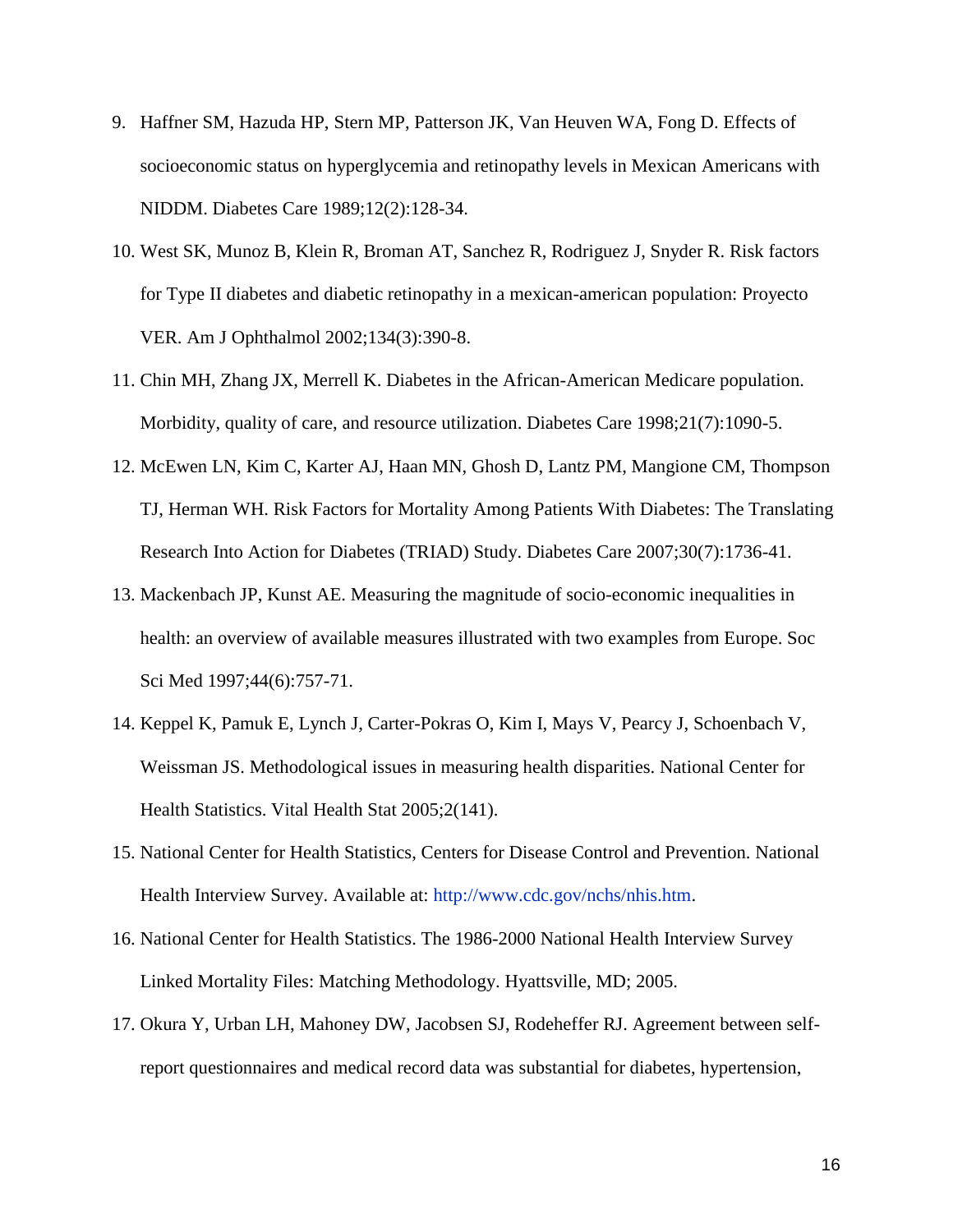myocardial infarction and stroke but not for heart failure. J Clin Epidemiol 2004;57(10):1096-103.

- 18. Cowie CC, Rust KF, Byrd-Holt DD, Eberhardt MS, Flegal KM, Engelgau MM, Saydah SH, Williams DE, Geiss LS, Gregg EW. Prevalence of diabetes and impaired fasting glucose in adults in the U.S. population: National Health And Nutrition Examination Survey 1999-2002. Diabetes Care 2006;29(6):1263-8.
- 19. Smith JP. Economics of Health and Mortality Special Feature: Nature and causes of trends in male diabetes prevalence, undiagnosed diabetes, and the socioeconomic status health gradient. Proc Natl Acad Sci U S A 2007;104(33):13225-31.
- 20. Goldman N, Kimbro RT, Turra CM, Pebley AR. Socioeconomic gradients in health for white and Mexican-origin populations. Am J Public Health 2006;96(12):2186-93.
- 21. Dray-Spira R, Gary TL, Brancati FL. Socioeconomic position and cardiovascular disease in adults with and without diabetes mellitus: United States trends, 1997-2005. J Gen Intern Med 2008;23(10):1634-41.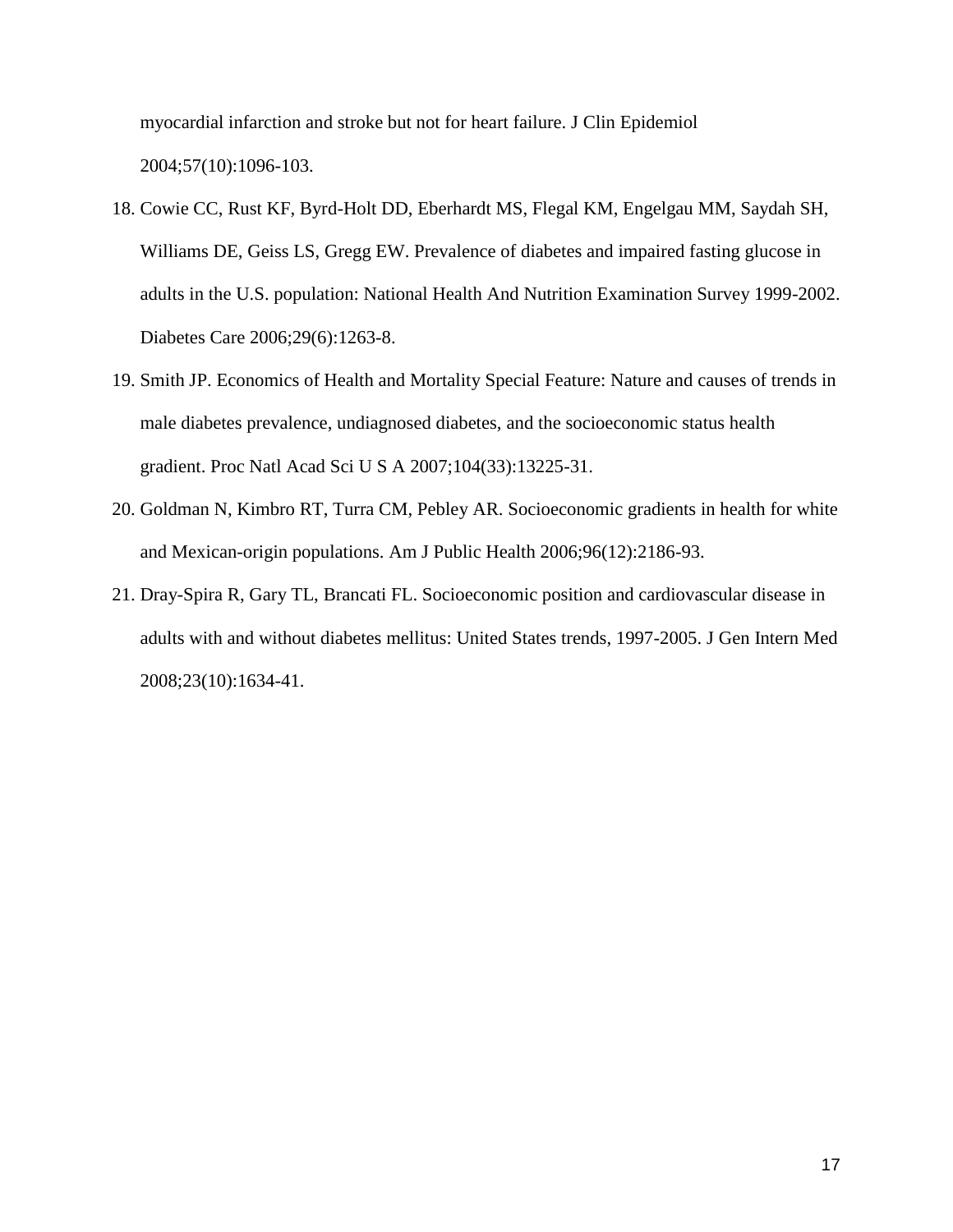|                                      | <b>ADULTS WITH DIABETES</b><br>$(N=5,007)$        |                                             |                                                          | ADULTS WITHOUT DIABETES<br>$(N=80, 860)$                  |                                              |                                                           |
|--------------------------------------|---------------------------------------------------|---------------------------------------------|----------------------------------------------------------|-----------------------------------------------------------|----------------------------------------------|-----------------------------------------------------------|
|                                      | Less than<br>High School<br>Degree<br>$(N=2,179)$ | <b>High School</b><br>Degree<br>$(N=1,699)$ | More than<br><b>High School</b><br>Degree<br>$(N=1,129)$ | Less than<br><b>High School</b><br>Degree<br>$(N=18,969)$ | <b>High School</b><br>Degree<br>$(N=30,013)$ | More than<br><b>High School</b><br>Degree<br>$(N=31,878)$ |
| Age at the time of interview (years) |                                                   |                                             |                                                          |                                                           |                                              |                                                           |
| Mean (standard error)                | 64.8 (0.27)                                       | 61.3(0.34)                                  | 58.5 (0.40)                                              | 59.8 (0.14)                                               | 53.0(0.12)                                   | 49.9(0.11)                                                |
| $35 - 64$                            | 48.4                                              | 56.2                                        | 65.8                                                     | 59.6                                                      | 78.6                                         | 85.4                                                      |
| 65 and up                            | 51.6                                              | 43.8                                        | 34.2                                                     | 40.4                                                      | 21.4                                         | 14.6                                                      |
| Gender                               |                                                   |                                             |                                                          |                                                           |                                              |                                                           |
| Men                                  | 41.6                                              | 44.8                                        | 57.1                                                     | 47.5                                                      | 42.2                                         | 51.7                                                      |
| Women                                | 58.4                                              | 55.2                                        | 42.9                                                     | 52.5                                                      | 57.8                                         | 48.3                                                      |
| Race/ethnicity                       |                                                   |                                             |                                                          |                                                           |                                              |                                                           |
| Non-Hispanic Whites                  | 61.6                                              | 80.5                                        | 77.0                                                     | 69.8                                                      | 84.2                                         | 85.0                                                      |
| Non-Hispanic Blacks                  | 22.9                                              | 12.6                                        | 13.6                                                     | 14.5                                                      | 8.7                                          | 6.8                                                       |
| Hispanics                            | 12.7                                              | 4.4                                         | 5.2                                                      | 12.7                                                      | 4.7                                          | 4.2                                                       |
| <b>Other Non-Hispanics</b>           | 2.8                                               | 2.5                                         | 4.2                                                      | 3.0                                                       | 2.4                                          | 4.0                                                       |

**Table 1. Characteristics of the 85,867 participants with and without diabetes, according to educational level** (numbers are weighted % unless stated otherwise)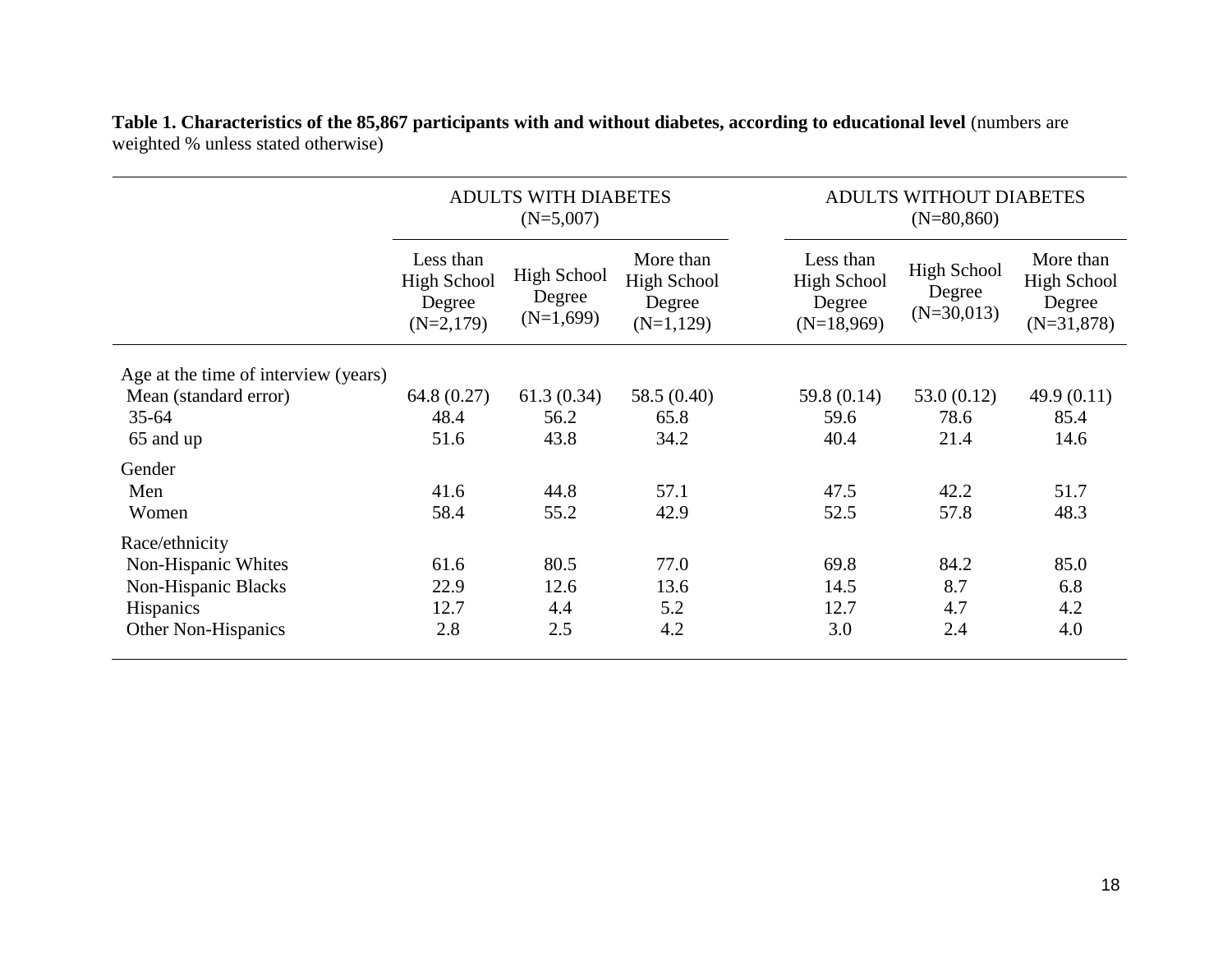|                             |                                  | Absolute disparities         |                                 |                                  |  |
|-----------------------------|----------------------------------|------------------------------|---------------------------------|----------------------------------|--|
|                             | <b>HR</b>                        |                              |                                 |                                  |  |
|                             | Less than High<br>School degree  | <b>High School</b><br>degree | RII                             | <b>SII</b>                       |  |
| <b>Adults With diabetes</b> |                                  |                              |                                 |                                  |  |
| All-cause mortality         | 1.22 $[1.08; 1.38]$ <sup>†</sup> | $1.17$ [1.02;1.33]           | 1.28 [1.08;1.53] <sup>†</sup>   | 503.0 [302.4;697.2] <sup>†</sup> |  |
| <b>CVD</b> mortality        | 1.41 $[1.17;1.69]$ <sup>†</sup>  | 1.19 [0.98;1.36]             | $1.55$ [1.16;2.05]              | 401.3 [260.5;536.5] <sup>†</sup> |  |
| Non-CVD mortality           | 1.07 $[0.91;1.26]$ <sup>†</sup>  | $1.15$ [0.97;1.36]           | 1.06 $[0.85;1.33]$ <sup>†</sup> | 101.7 [-48.0;248.9]              |  |

**Table 2. Relative and absolute educational disparities\* in all-cause, CVD and non-CVD mortality among adults with and without diabetes**

HR: Hazard Ratio of death (Reference category: individuals with more than a high school degree)

RII: Relative Index of Inequality (ratio of mortality rates of individuals with the highest and lowest educational level in the population)

SII: Slope Index of Inequality per 10,000 person-years (difference between mortality rates of individuals with the highest and lowest educational level in the population)

1.30  $\begin{bmatrix} 1.23; 1.36 \end{bmatrix}$  1.84  $\begin{bmatrix} 1.70; 2.01 \end{bmatrix}^{\dagger}$ 

1.28 [1.20;1.36]  $1.75$  [1.57;1.95]<sup>†</sup>

1.33 [1.22;1.44] 1.99 [1.74;2.31] 125.6 [107.1;145.6] †

\* All measures are adjusted for age, sex, race/ethnicity and survey year

 $\uparrow$  p<0.05 for interaction between educational level and diabetes status

All-cause mortality  $1.71$   $[1.63;1.80]$ <sup>†</sup>

CVD mortality 1.82  $[1.67;1.97]$ <sup>†</sup>

Non-CVD mortality 1.65 [1.55;1.76] †

291.4 [262.4;321.0] †

165.8 [142.0;187.5]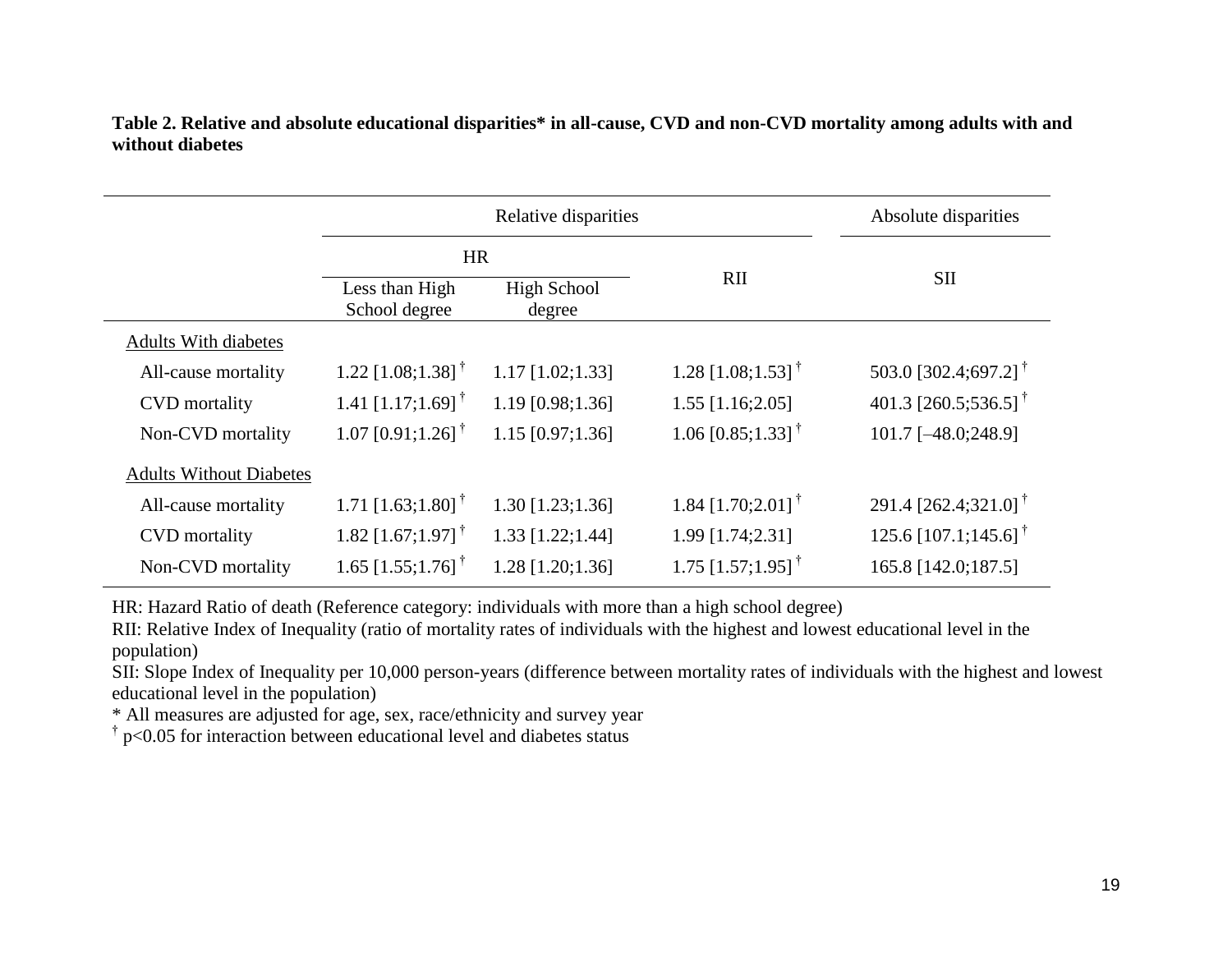**Figure 1. Age and sex-standardized all-cause, CVD and non-CVD mortality rates (and 95% confidence intervals) according to educational level among adults with and without diabetes**

**Figure 2. Relative Index of Inequality\* (and 95% confidence intervals) in all-cause, CVD and non-CVD mortality among adults with diabetes by age (A), gender (B) and race/ethnicity (C)**

Figure 2 captions

\* Adjusted for survey year and, if appropriate, for age, sex and race/ethnicity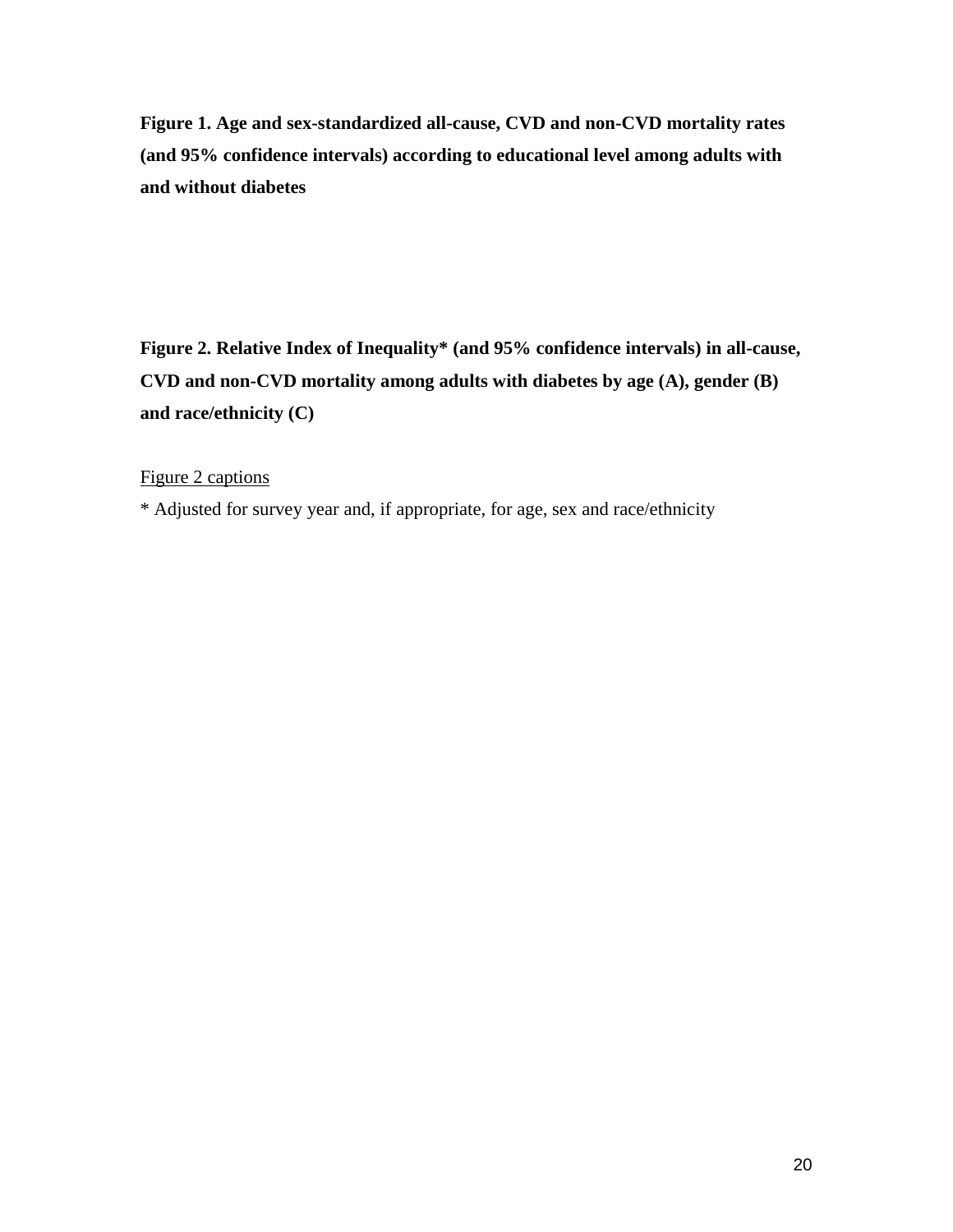